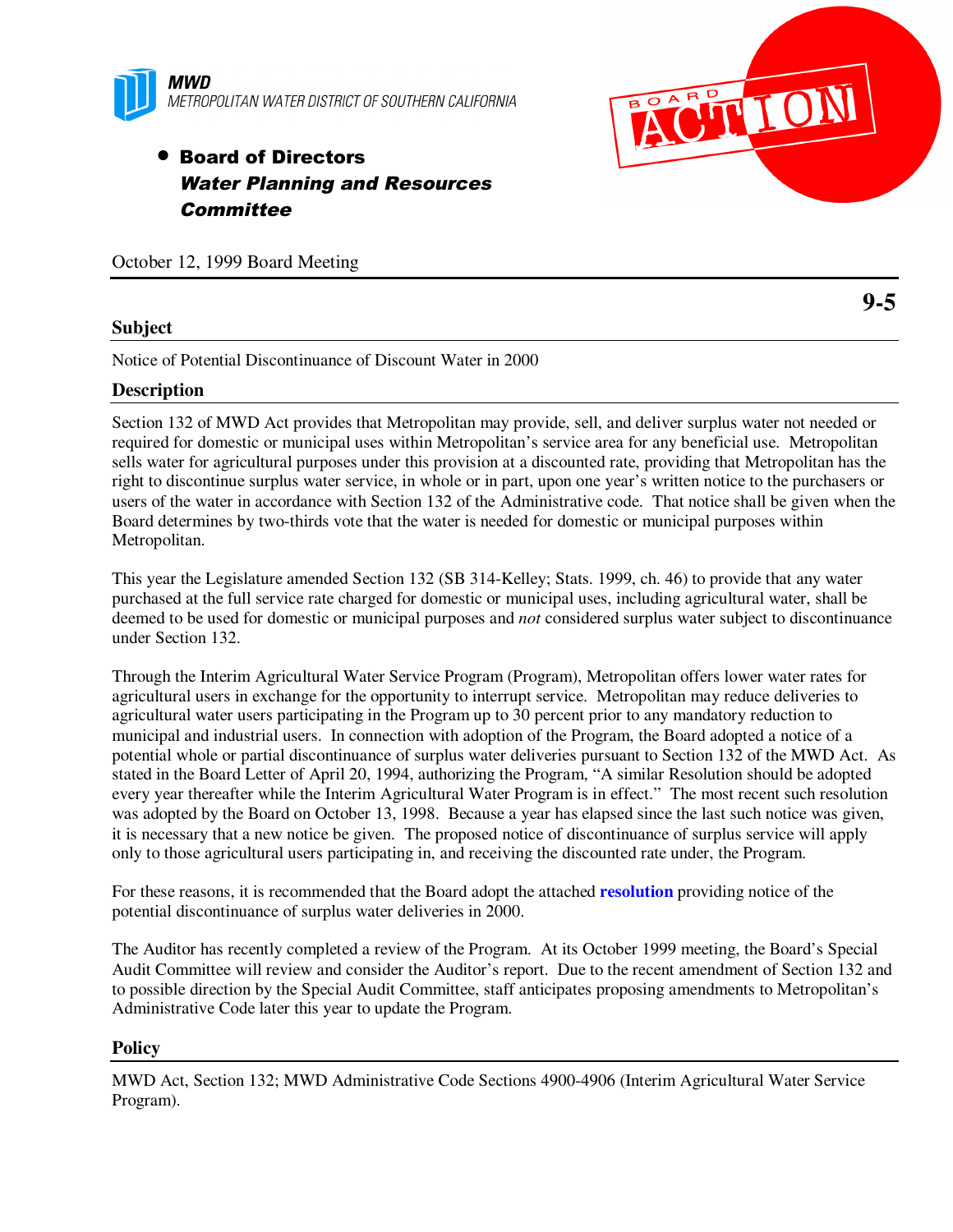## **Board Options/Fiscal Impacts**

#### **Option #1**

Adopt the attached **Resolution** of the Board of Directors of the Metropolitan Water District of Southern California Directing the Giving of Notice of Potential Discontinuance of Service of Interim Agricultural Water Program Water in 2000-2001 (Resolution).

## **Option #2**

Do not adopt the attached Resolution.

#### **Staff Recommendation**

Option #1

*Jill T. Wicke Acting Manager, Water System Operations* *Date*

*General Manager Date*

**Attachment 1 - Resolution**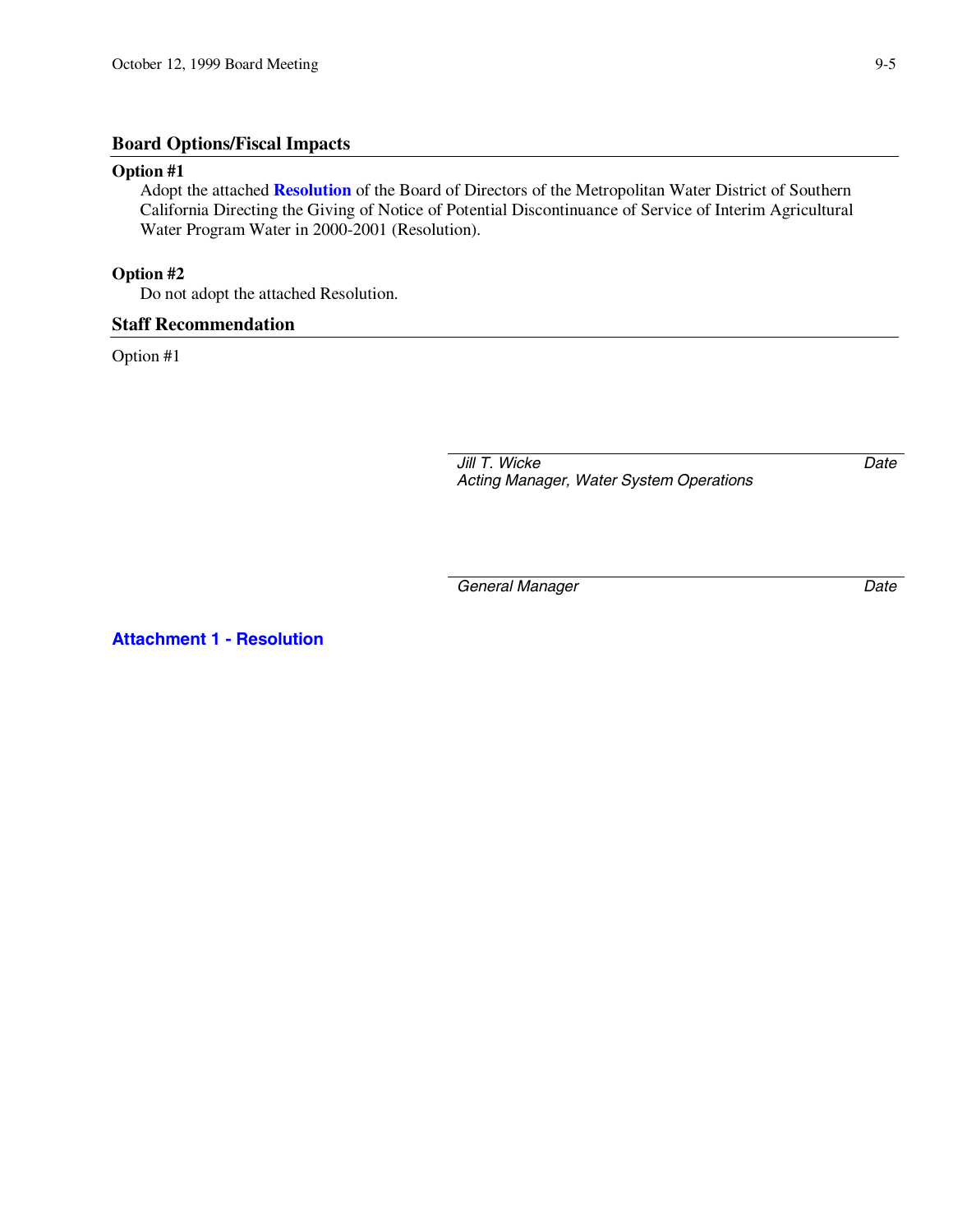#### **RESOLUTION**

# **RESOLUTION OF THE BOARD OF DIRECTORS OF THE METROPOLITAN WATER DISTRICT OF SOUTHERN CALIFORNIA DIRECTING THE GIVING OF NOTICE OF POTENTIAL DISCONTINUANCE OF SERVICE OF INTERIM AGRICULTURAL WATER PROGRAM WATER IN 2000-2001**

Whereas, an earthquake, other catastrophe, or unforeseen events could cause a shortage of water in Metropolitan's service area in the future; and

Whereas, the State's ability to reliably meet Metropolitan's annual requirements for State Water Project supplies requires continued resolution of long-standing Bay/Delta issues through the initiated State Federal (CalFED) environmental decision-making process; and

Whereas, until a long-term resolution of Bay/Delta issues is achieved, State Water Project operating requirements in the Bay/Delta could result in curtailed water deliveries and the potential for future water supply shortages; and

Whereas, if there is insufficient precipitation during the winter of any future year, the State Water Project water supply could be inadequate to meet the demands of contractors of the Project; and

Whereas, under Section 132 of the Metropolitan Water District Act, Metropolitan may serve surplus water if such water is in excess of the domestic and municipal needs or requirements within Metropolitan; and

Whereas, heretofore water for agriculture has been supplied on the condition that such supply can be discontinued subject to the giving of the notice required by said Section 132; and

Whereas, pursuant to California Statutes 1999, chapter 46, section 132 was amended to provide that, commencing January 1, 2000, all water purchased at the full service rate for domestic and industrial uses and used for beneficial purposes, including agriculture, shall be deemed domestic and industrial uses and not surplus water; and

Whereas, Section 132 of the Metropolitan Water District Act requires that Metropolitan give the purchaser or user of surplus water one year's written notice that Metropolitan will discontinue the supply of surplus water; and

Whereas, it is possible that Metropolitan will not have available for delivery water that is surplus to the municipal and domestic needs or requirements within Metropolitan; and

Whereas, pursuant to the Interim Agricultural Water Program approved by Metropolitan on May 10, 1994, in a water shortage Interim Agricultural Water Program deliveries may be cut back up to 30 percent prior to imposition of mandatory targets for firm deliveries; and